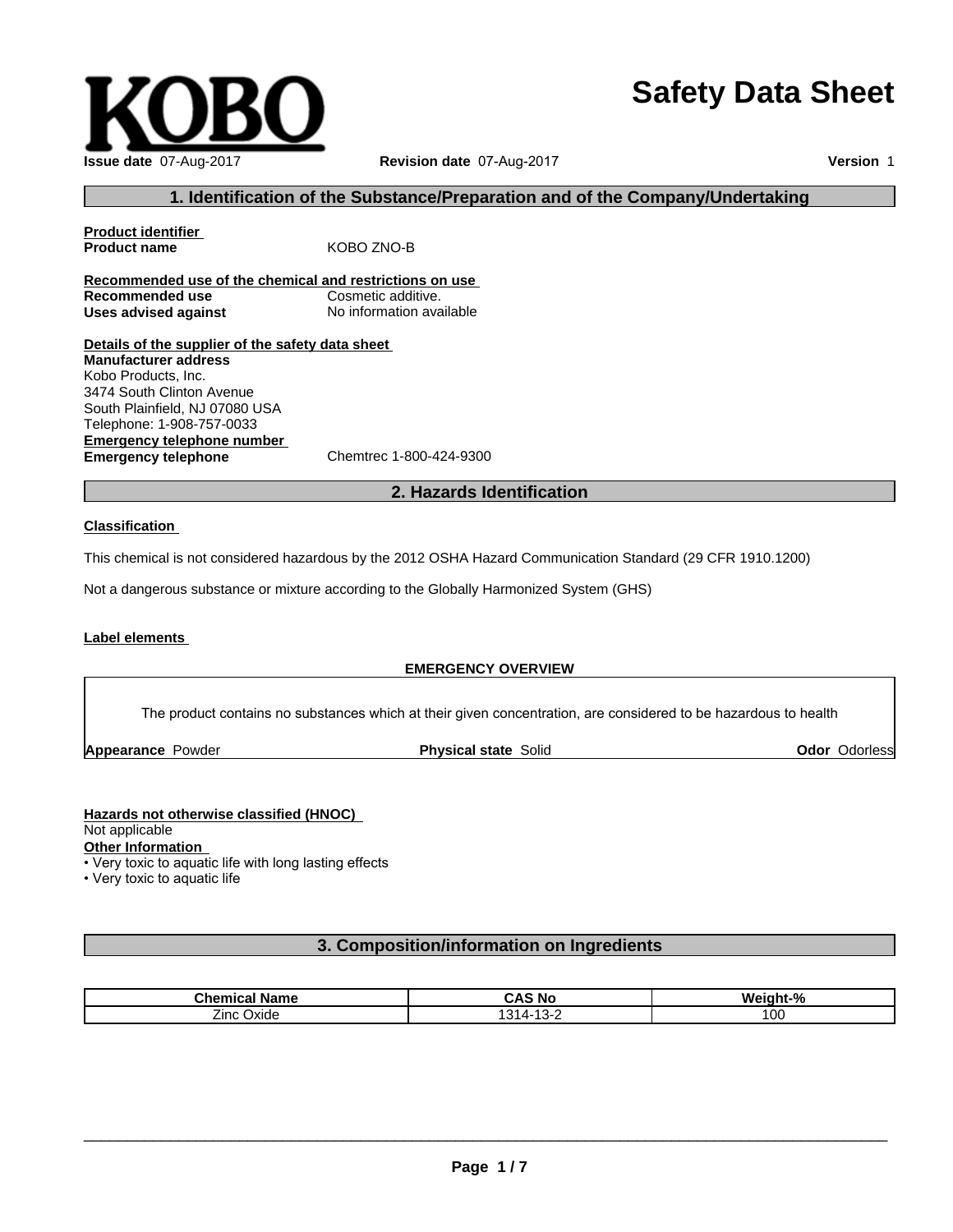# **4. First aid measures**

| <b>First aid measures</b>                                                  |                                                                                                            |  |
|----------------------------------------------------------------------------|------------------------------------------------------------------------------------------------------------|--|
| <b>General advice</b>                                                      | If symptoms persist, call a physician.                                                                     |  |
| Eye contact                                                                | Rinse immediately with plenty of water, also under the eyelids, for at least 15 minutes.                   |  |
| <b>Skin contact</b>                                                        | Wash off immediately with soap and plenty of water while removing all contaminated<br>clothes and shoes.   |  |
| <b>Inhalation</b>                                                          | Remove to fresh air. If breathing is irregular or stopped, administer artificial respiration.              |  |
| Ingestion                                                                  | If swallowed, do not induce vomiting: seek medical advice immediately and show this<br>container or label. |  |
| Self-protection of the first aider                                         | Use personal protective equipment as required.                                                             |  |
| Most important symptoms and effects, both acute and delayed                |                                                                                                            |  |
| <b>Symptoms</b>                                                            | No known effects under normal use conditions.                                                              |  |
| Indication of any immediate medical attention and special treatment needed |                                                                                                            |  |
| Note to physicians                                                         | Effects of exposure (inhalation, ingestion or skin contact) to substance may be delayed.                   |  |
|                                                                            |                                                                                                            |  |

# **5. Fire-fighting measures**

#### **Suitable extinguishing media**

Use extinguishing measures that are appropriate to local circumstances and the surrounding environment.

**Unsuitable extinguishing media** No information available.

### **Specific hazards arising from the chemical**

None in particular.

**Explosion data Sensitivity to mechanical impact** None. **Sensitivity to static discharge** None.

#### **Protective equipment and precautions for firefighters**

Use personal protective equipment as required.

#### **6. Accidental release measures**

### **Personal precautions, protective equipment and emergency procedures**

| <b>Personal precautions</b>                          | Use personal protective equipment as required. Avoid contact with eyes. Wash thoroughly<br>after handling. |  |
|------------------------------------------------------|------------------------------------------------------------------------------------------------------------|--|
| For emergency responders                             | Use personal protective equipment as required.                                                             |  |
| <b>Environmental precautions</b>                     | Collect spillage. Do not allow into any sewer, on the ground or into any body of water.                    |  |
| Methods and material for containment and cleaning up |                                                                                                            |  |
| <b>Methods for containment</b>                       | Prevent further leakage or spillage if safe to do so.                                                      |  |
| Methods for cleaning up                              | Avoid creating dust. Sweep up and shovel into suitable containers for disposal.                            |  |
| Prevention of secondary hazards                      | Clean contaminated objects and areas thoroughly observing environmental regulations.                       |  |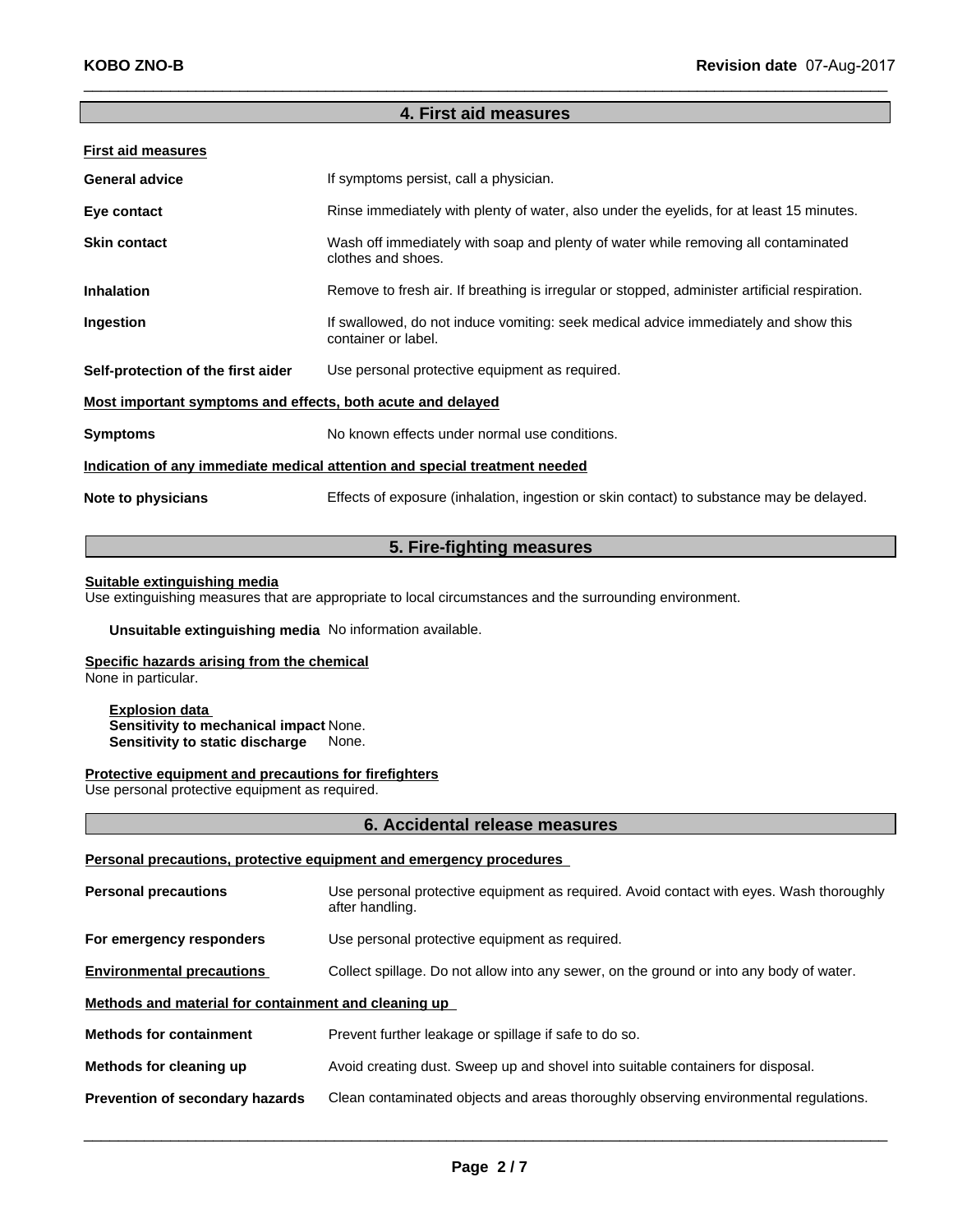# **7. Handling and Storage**

### **Precautions for safe handling**

| Advice on safe handling                                      | Use personal protective equipment as required. Use only in well-ventilated areas. Wash<br>thoroughly after handling. |
|--------------------------------------------------------------|----------------------------------------------------------------------------------------------------------------------|
| Conditions for safe storage, including any incompatibilities |                                                                                                                      |
| <b>Storage conditions</b>                                    | Keep container tightly closed in a dry and well-ventilated place. Store at ambient conditions.                       |
| Incompatible materials                                       | Strong oxidizing agents. Strong acids.                                                                               |
|                                                              |                                                                                                                      |

# **8. Exposure Controls/Personal Protection**

#### **Control parameters**

#### **Exposure guidelines**<br> **Exposure Chemical Name**  $\begin{array}{|c|c|c|c|c|}\n\hline\n\end{array}$  **ACGIH TLV Chemical Name ACGIH TLV OSHA PEL NIOSH IDLH** Zinc Oxide STEL: 10 mg/m<sup>3</sup> respirable respirable | TWA: 5 mg/m<sup>3</sup> fume | fraction TWA: 2 mg/m<sup>3</sup> respirable fraction respirable fraction TWA: 5 mg/m<sup>3</sup> respirable fraction fume | IDLH: 500 mg/m<sup>3</sup> | TWA: 15 mg/m<sup>3</sup> total dust | Ce respirable fraction TWA: 5 mg/m<sup>3</sup> dust a (vacated) TWA:  $5 \text{ mg/m}^3$  fume  $\vert$  S fume  $\vert$  STEL: 10 mg/m<sup>3</sup> (vacated) TWA: 10 mg/m<sup>3</sup> total dust (vacated) TWA: 5 mg/m<sup>3</sup> respirable fraction (vacated) STEL: 10 mg/m<sup>3</sup> fume Ceiling: 15 mg/m<sup>3</sup> dust TWA: 5 mg/m<sup>3</sup> dust and fume | STEL: 10 mg/m<sup>3</sup> fume

#### **Appropriate engineering controls**

| <b>Engineering controls</b>                                           | Ensure adequate ventilation, especially in confined areas.                |  |  |
|-----------------------------------------------------------------------|---------------------------------------------------------------------------|--|--|
| Individual protection measures, such as personal protective equipment |                                                                           |  |  |
| <b>Eye/face protection</b>                                            | Wear safety glasses with side shields (or goggles).                       |  |  |
| Skin and body protection                                              | Wear protective gloves and protective clothing.                           |  |  |
| <b>Respiratory protection</b>                                         | In case of insufficient ventilation, wear suitable respiratory equipment. |  |  |
| General hygiene considerations                                        | Handle in accordance with good industrial hygiene and safety practice.    |  |  |
|                                                                       |                                                                           |  |  |

# **9. Physical and Chemical Properties**

### **Information on basic physical and chemical properties**

| <b>Physical state</b><br>Appearance<br><b>Color</b> | Solid<br>Powder<br>White | Odor<br>Odor threshold   | <b>Odorless</b><br>No information available |
|-----------------------------------------------------|--------------------------|--------------------------|---------------------------------------------|
| <b>Property</b>                                     | <b>Values</b>            | Remarks •                |                                             |
| рH                                                  | $8 - 9$                  |                          |                                             |
| Melting point / freezing point                      | 1975 °C                  |                          |                                             |
| Boiling point / boiling range                       |                          | No information available |                                             |
| Flash point                                         |                          | No information available |                                             |
| <b>Evaporation rate</b>                             |                          | No information available |                                             |
| Flammability (solid, gas)                           |                          | No information available |                                             |
| <b>Flammability limit in air</b>                    |                          |                          |                                             |
| <b>Upper flammability limit</b>                     |                          | No information available |                                             |
| Lower flammability limit                            |                          | No information available |                                             |
| Vapor pressure                                      |                          | No information available |                                             |
|                                                     |                          | No information available |                                             |
| Vapor density                                       |                          |                          |                                             |
|                                                     |                          |                          |                                             |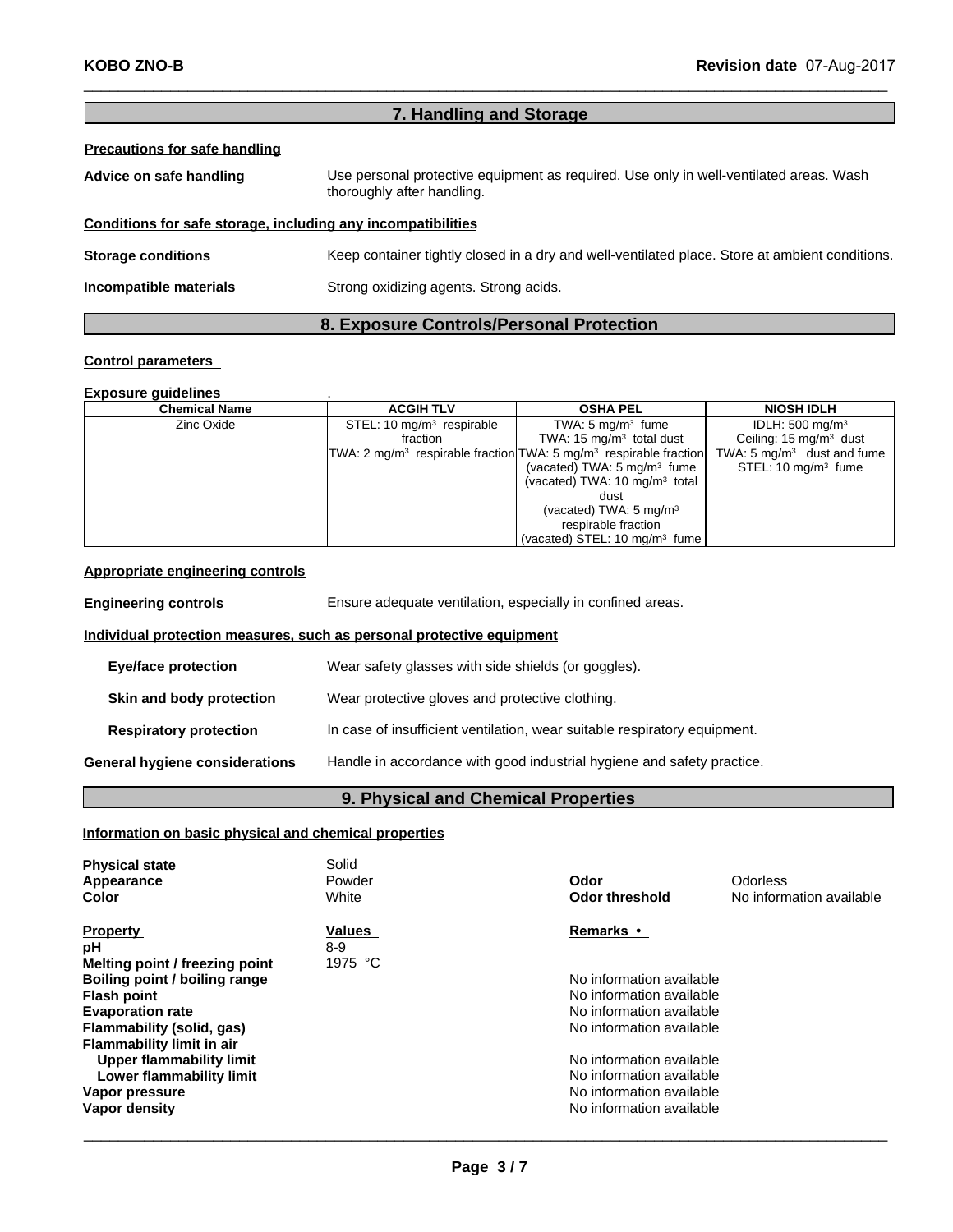**Other Information Partition coefficient** Noinformation available **Autoignition temperature**<br> **Decomposition temperature No** information available<br>
No information available **Decomposition temperature**  $\blacksquare$  No information available<br> **Kinematic viscosity** No information available **Kinematic viscosity**<br> **No information available**<br> **Dynamic viscosity**<br> **No information available Dynamic viscosity**<br> **Explosive properties**<br> **Explosive properties Explosive properties**<br> **Explosive properties**<br> **Oxidizing properties**<br> **No information available Oxidizing properties Specific gravity**<br> **Water solubility** Thisoluble in water<br> **Water solubility** Thisoluble in water **Solubility in other solvents** Noinformation available not a set of the solution of the solution available of the solution available of the solution of the solution available of the solution of the solution of the solution

**Molecular weight Density Bulk density**

**Insoluble in water** 

**Softening point** No information available **VOC** content (%) No information available No information available No information available No information available

# **10. Stability and Reactivity**

**Reactivity** No data available

#### **Chemical stability**

Stable under normal conditions.

#### **Possibility of hazardous reactions**

None under normal processing.

**Hazardous polymerization** Hazardous polymerization does not occur.

#### **Conditions to avoid**

None known.

#### **Incompatible materials**

Strong oxidizing agents. Strong acids.

#### **Hazardous decomposition products**

None under normal use conditions.

# **11. Toxicological Information**

# **Information on likely routes of exposure**<br>Product information

| Inhalation   | No data available. |
|--------------|--------------------|
| Eye contact  | No data available. |
| Skin contact | No data available. |
| Ingestion    | No data available. |

#### **Component information**

| <b>Chemical</b> | -D50                                          | <b>D50</b>                           | LC50 |
|-----------------|-----------------------------------------------|--------------------------------------|------|
| Name            | Oral                                          | Dermal                               |      |
| Zinc Oxide      | 5000<br>D <sub>o</sub><br>---<br>ma/kc<br>και | <b>SOUC</b><br>(Rat)<br>a/ka<br>'ZUU |      |

#### **Information on toxicological effects**

**Symptoms** No information available.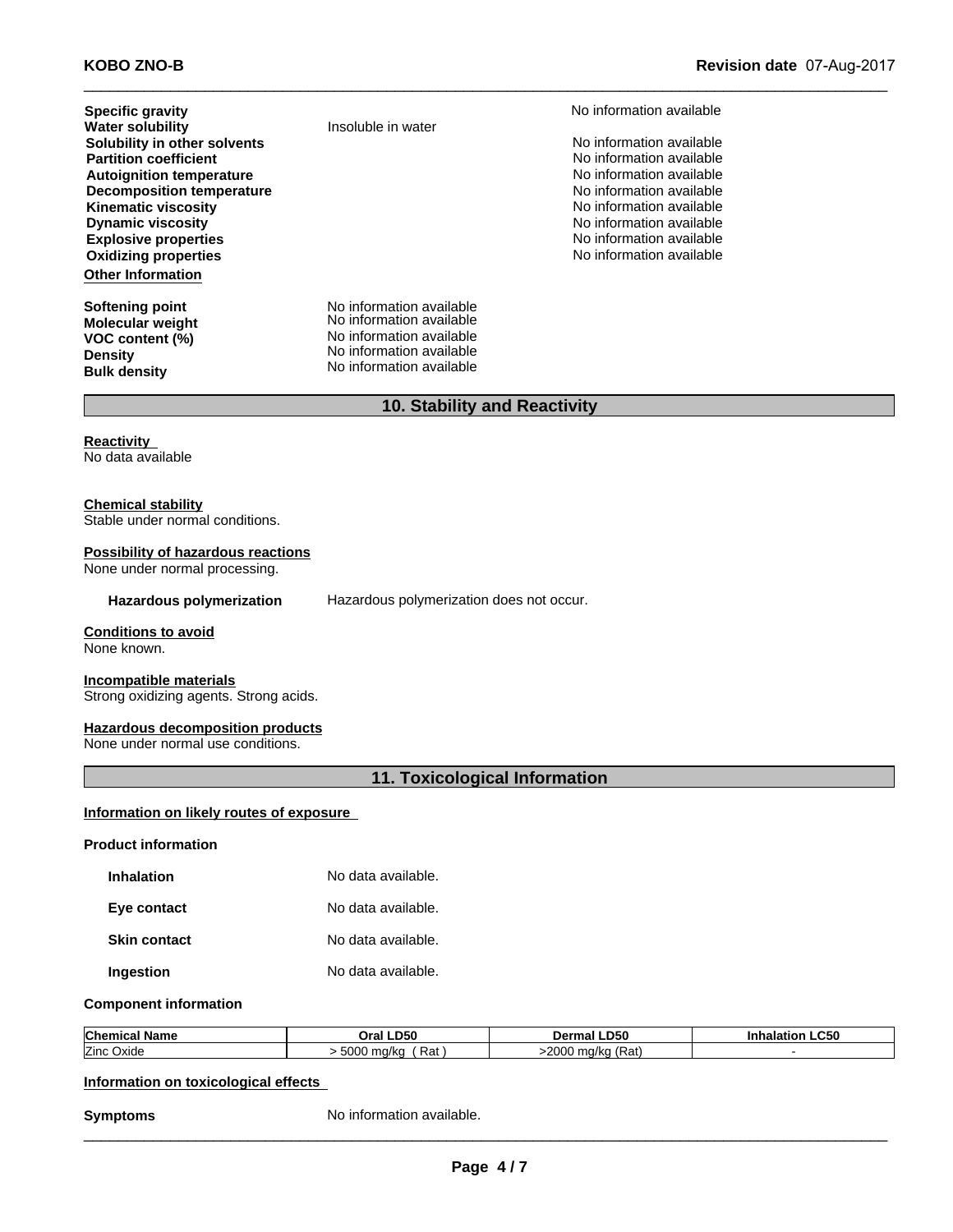#### **Delayed and immediate effects as well as chronic effects from short and long-term exposure**

| <b>Skin corrosion/irritation</b>  | No information available.                                                                                 |
|-----------------------------------|-----------------------------------------------------------------------------------------------------------|
| Serious eye damage/eye irritation | No information available.                                                                                 |
| <b>Irritation</b>                 | No information available.                                                                                 |
| <b>Corrosivity</b>                | No information available.                                                                                 |
| <b>Sensitization</b>              | No information available.                                                                                 |
| <b>Germ cell mutagenicity</b>     | No information available.                                                                                 |
| Carcinogenicity                   | This product does not contain any carcinogens or potential carcinogens as listed by OSHA,<br>IARC or NTP. |
| <b>Reproductive toxicity</b>      | No information available.                                                                                 |
| <b>STOT - single exposure</b>     | No information available.                                                                                 |
| STOT - repeated exposure          | No information available.                                                                                 |
| <b>Aspiration hazard</b>          | No information available.                                                                                 |

# **12. Ecological Information**

#### **Ecotoxicity**

| <b>Chemical Name</b> | plants<br>.<br>שונ<br>ae/auualic | ⊡sh.                               | <br>wslacea |
|----------------------|----------------------------------|------------------------------------|-------------|
| -.<br>Oxide<br>∠inc  | IC <sub>5</sub><br>- -<br>1ma    | $\sim$ $-$<br>1061<br>1 ma/i<br>50 |             |

#### **Persistence and degradability**

No information available.

#### **Bioaccumulation**

No information available.

**Other adverse effects** No information available

# **13. Disposal Considerations**

| Waste treatment methods |
|-------------------------|
|-------------------------|

| <b>Disposal of wastes</b> | Disposal should be in accordance with applicable regional, national and local laws and |
|---------------------------|----------------------------------------------------------------------------------------|
|                           | regulations.                                                                           |
|                           |                                                                                        |

**Contaminated packaging** Disposal should be in accordance with applicable regional, national and local laws and regulations.

This product contains one or more substances that are listed with the State of California as a hazardous waste.

| Chemical<br>' Name | $\sim$ $\sim$ $\sim$<br>California'<br>: Waste Status<br>Hazardous |
|--------------------|--------------------------------------------------------------------|
| Oxide<br>∠ınc      | ⊺oxic                                                              |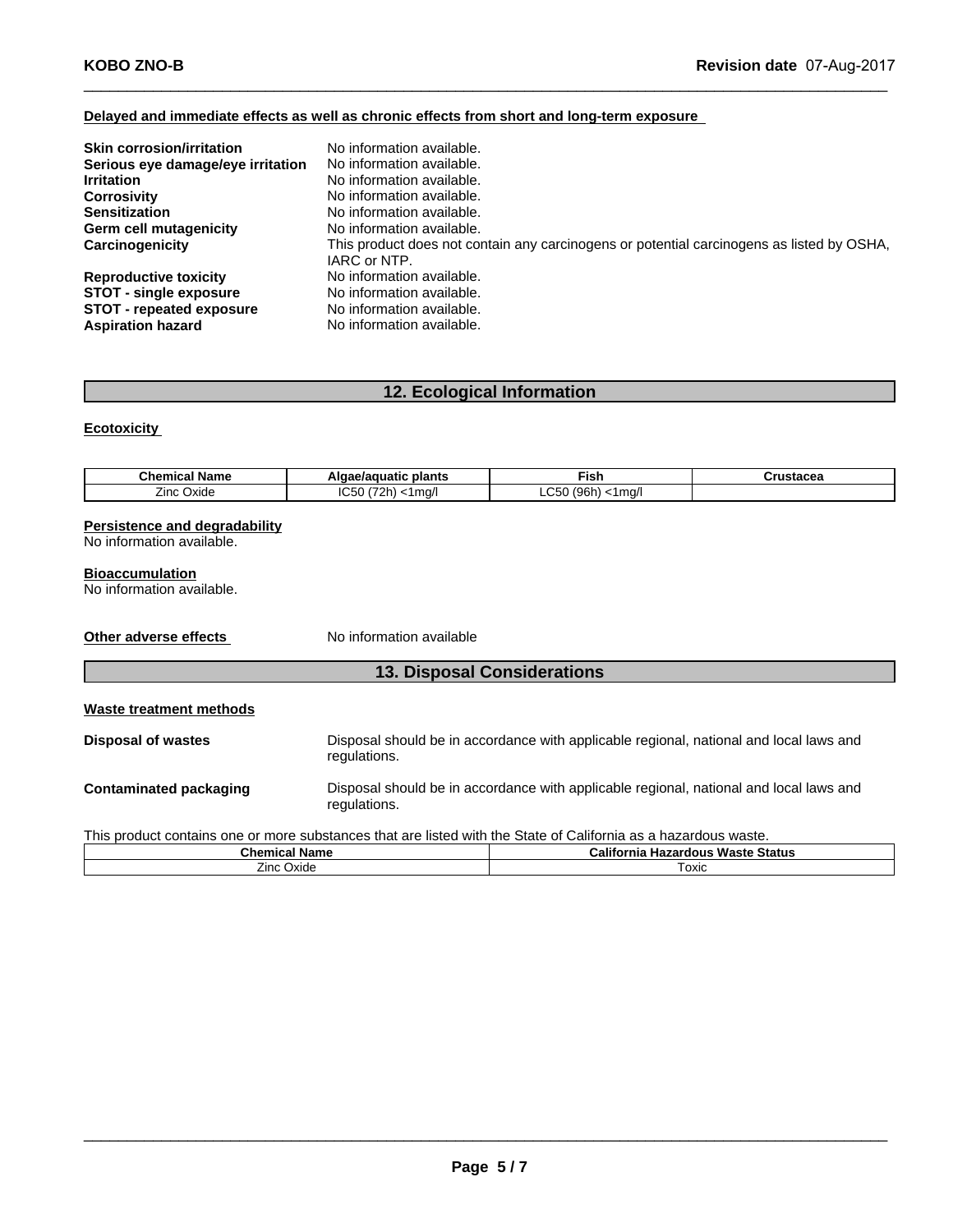# **14. Transport Information**

| Note:                                                                                                                     | For single packaging and combination packaging containing inner packaging with<br>dangerous goods > 5L for liquids or > 5kg for solids:                                               |
|---------------------------------------------------------------------------------------------------------------------------|---------------------------------------------------------------------------------------------------------------------------------------------------------------------------------------|
| <b>DOT</b><br>Proper shipping name<br><b>Hazard class</b><br>Packing group                                                | 3077 - Environmentally hazardous substances, solid, n.o.s<br>9<br>Ш                                                                                                                   |
| ICAO (air)<br>UN/ID no<br>Proper shipping name<br><b>Hazard class</b><br><b>Packing group</b>                             | 3077<br>3077 - Environmentally hazardous substances, solid, n.o.s<br>9<br>Ш                                                                                                           |
| <b>IATA</b><br>UN/ID no<br>Proper shipping name<br><b>Hazard class</b><br><b>Packing group</b>                            | 3077<br>3077 - Environmentally hazardous substances, solid, n.o.s<br>9<br>$\mathbf{III}$                                                                                              |
| <b>IMDG</b><br>UN/ID no<br>Proper shipping name<br><b>Hazard class</b><br><b>Packing group</b><br><b>Marine pollutant</b> | 3077<br>3077 - Environmentally hazardous substances, solid, n.o.s<br>9<br>Ш<br>This product contains a chemical which is listed as a marine pollutant according to<br><b>IMDG/IMO</b> |
| <b>RID</b><br>UN/ID no<br>Proper shipping name<br><b>Hazard class</b><br>Packing group                                    | 3077<br>3077 - Environmentally hazardous substances, solid, n.o.s<br>9<br>III                                                                                                         |
| <b>ADR</b><br>UN/ID no<br>Proper shipping name<br><b>Hazard class</b><br>Packing group                                    | 3077<br>3077 - Environmentally hazardous substances, solid, n.o.s<br>9<br>III                                                                                                         |

# **15. Regulatory information**

| <b>International Inventories</b> |          |
|----------------------------------|----------|
| <b>TSCA</b>                      | Complies |
| <b>DSL/NDSL</b>                  | Complies |
| <b>EINECS/ELINCS</b>             | Complies |
| <b>ENCS</b>                      | Complies |
| <b>IECSC</b>                     | Complies |
| <b>KECL</b>                      | Complies |
| <b>PICCS</b>                     | Complies |
| <b>AICS</b>                      | Complies |

 **Legend:** 

 **TSCA** - United States Toxic Substances Control Act Section 8(b) Inventory

 **DSL/NDSL** - Canadian Domestic Substances List/Non-Domestic Substances List

 **EINECS/ELINCS** - European Inventory of Existing Chemical Substances/European List of Notified Chemical Substances

 **ENCS** - Japan Existing and New Chemical Substances

 **IECSC** - China Inventory of Existing Chemical Substances

 **KECL** - Korean Existing and Evaluated Chemical Substances

 **PICCS** - Philippines Inventory of Chemicals and Chemical Substances

 **AICS** - Australian Inventory of Chemical Substances